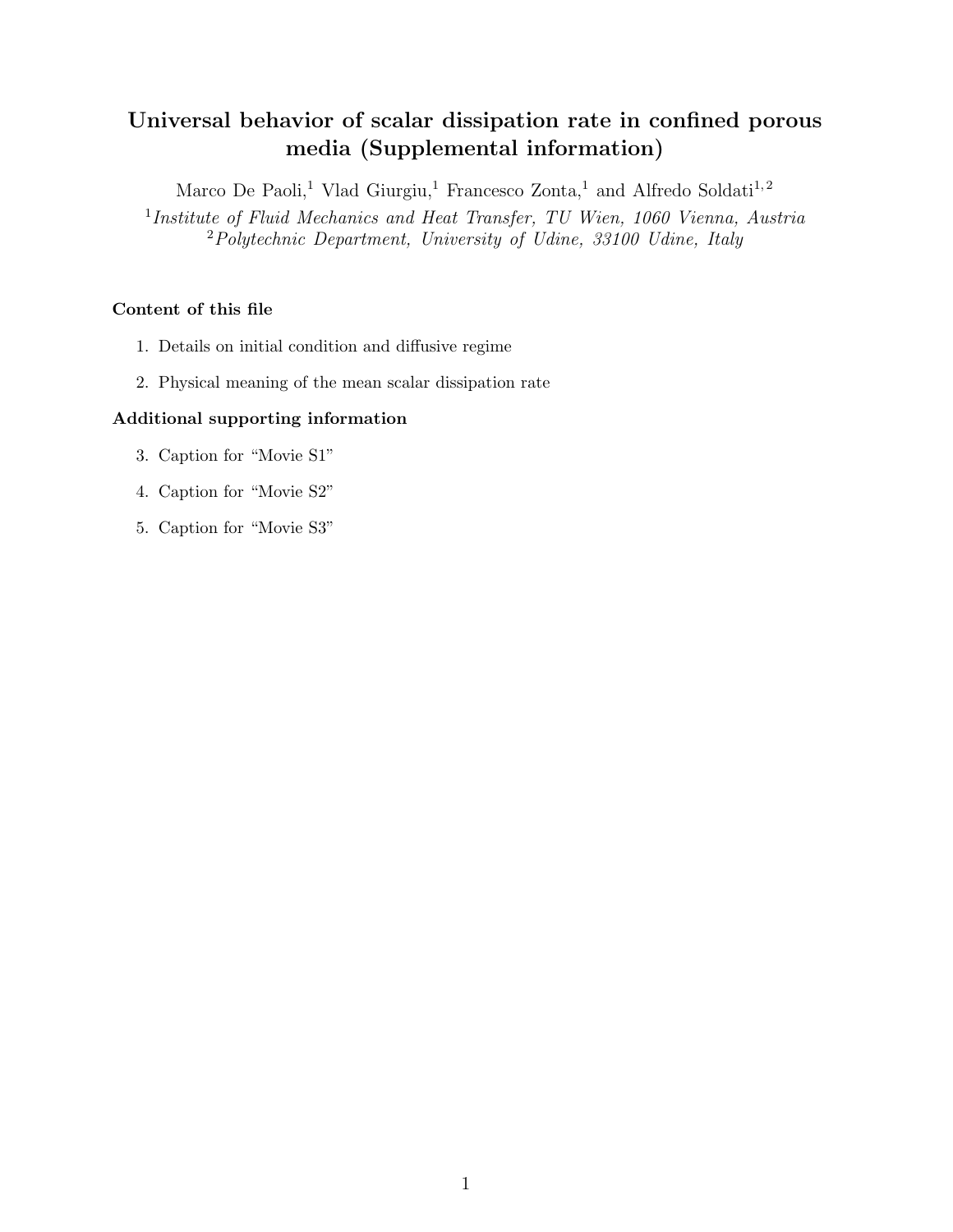#### 1. Details on initial condition and diffusive regime

The initial concentration field is defined by:

$$
C(x, z, t = 0) = \frac{1}{2} \left[ 1 + \text{sgn} \left( \frac{z}{\text{Ra}_0} - \frac{1}{2} \right) \right] + \varepsilon \tag{S1}
$$

with  $\varepsilon$  the initial perturbation, whereas the initial velocity field is set to zero  $(u = w =$ 0). Note that the perturbation  $\varepsilon$  is applied only along the centerline,  $z = \text{Ra}_0/2$ . As a consequence, the analytical solution of the solute balance equation, Eq.  $(2)$ , is given by  $C(\eta) = 1/2 [1 + erf(\eta)],$  where  $\eta = (z - \text{Ra}_0/2)/\sqrt{4t}$ . From the definition of the mean scalar dissipation rate, and after some algebra, in the limit of small times and large  $Ra_0$  we obtain:

$$
\langle \chi \rangle = \frac{t^{-1/2}}{\sqrt{8\pi}} \operatorname{erf}\left(\frac{\text{Ra}_0/2}{\sqrt{2t}}\right) \approx \frac{t^{-1/2}}{\sqrt{8\pi}} \ . \tag{S2}
$$

We wish to remark that the evolution of the system depends on the amplitude of the initial perturbation  $\varepsilon$ . In particular, the role played by  $\varepsilon$  is crucial during the intermediate phase of the flow evolution, when fingers start to appear. This was also observed by De Paoli et al. [1], who noticed that the universal behavior of the mixing length, i.e. the tip-to-rear finger distance, became less robust during the transition from the diffusive to the convective regime.

To measure the sensitivity of the results to the initial perturbation, we performed simulations at all the Rayleigh-Darcy numbers considered using three different values of  $\varepsilon$ , namely  $\mathcal{O}(\varepsilon) \in \{10^{-3}, 10^{-4}, 10^{-5}\},\$ and we monitor the time behavior of the quantity  $\mathcal{M}(t)$ . Results, which are reported in Fig. S1 for  $Ra_0 = 7244$ , show that the larger the initial perturbation, the sooner the profile departs from the analytical diffusive solution  $t^{1/2}$ . However, after a transition during which the fingers merge, the growth of  $\mathcal{M}(t)$  is the same for all perturbations considered. Asymptotically, the value  $\mathcal{M}_{\infty} = \text{Ra}_0/8$  is attained. Note also that it is important to impose the same initial perturbation profile regardless of the value of  $Ra_0$  by properly interpolating the concentration profile when changing the grid resolution.



FIG. S1. The temporal evolution of  $\mathcal{M}(t)$  for Ra<sub>0</sub> = 7244 is here shown. We report the data corresponding to three different initial perturbations  $[O(\varepsilon) \in \{10^{-3}, 10^{-4}, 10^{-5}\}]$ . Initially, the evolution is independent from the perturbation, since controlled by diffusion  $(t^{1/2})$ . For the intermediate regime, when the fingers merging occurs, the influence of the initial perturbation is effective. The saturation value  $\mathcal{M}_{\infty}$ , corresponding to Ra<sub>0</sub> /8, is attained asymptotically.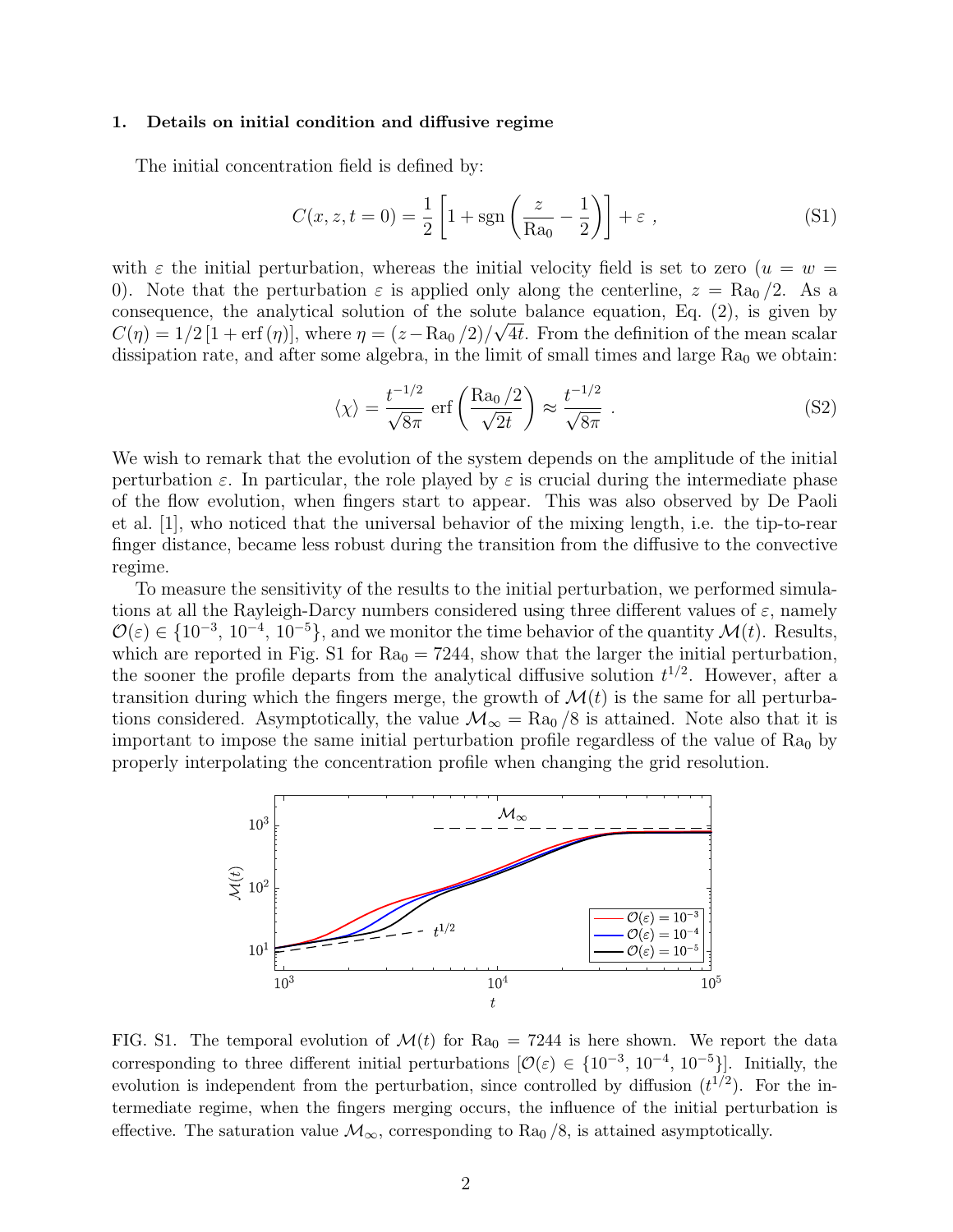#### 2. Physical meaning of the mean scalar dissipation rate

The mean scalar dissipation rate  $\langle \chi \rangle$  is used to characterize porous media flows controlled by solute convection [2, 3]. To provide a further interpretation of  $\langle \chi \rangle$  as an indicator of mixing/convection, we extend the analysis of  $\langle \chi \rangle$  and its dynamics to two other flow configurations that are frequently taken as important archetypes for geophysical flows: The Rayleigh-Bénard and the one-sided configuration.

We consider a two-dimensional and rectangular porous layer fully saturated by an incompressible fluid. The system is controlled by Eqs.  $(1)-(2)$ . We assume that the domain is periodic in horizontal direction and is confined by two horizontal walls, along which either the concentration is fixed or the solute flux through the wall is set to zero. After some algebraic manipulations, the solute transport equation (2) integrated over the domain gives [2]:

$$
\frac{\partial \langle C^2 \rangle}{\partial t} = 2(C_{top}F_{top} + C_{bot}F_{bot} - \langle \chi \rangle), \tag{S3}
$$

where  $C_{top}$  ( $C_{bot}$ ) is the concentration at the top (bottom) boundary,  $F_{top} = \partial C/\partial z|_{z=\text{Ra}_0}$  and  $F_{bot} = \overline{\partial C/\partial z}\vert_{z=0}$  are the fluxes across the top and bottom boundaries, with  $\bar{\cdot} = L^{-1} \int_0^L \cdot dx$ indicating the average over the horizontal direction. Eq. (S3) can be also used in this form as an indicator to check the accuracy of the results obtained [4].

All the systems considered in this section are characterized by the same value of the governing parameter  $Ra_0 = 7244$ .

a) Rayleigh-Bénard system [Fig.  $S2(a-i)-(a-i)$ ]: the concentration is fixed at the upper  $(C_{top} = 1)$  and lower  $(C_{bot} = 0)$  boundaries. After a transition phase that depends on the initial concentration field, the flow enters a statistically steady-state regime  $[3, 5, 6]$ , which is independent of the initial condition. We indicate with  $\frac{1}{s} = 1/T \int_{t-T/2}^{t+T/2} \cdot dt$  the time-average operator and we compute the time-average form of Eq. (S3), which is

$$
\overline{\overline{F}} = \overline{\langle \chi \rangle} \tag{S4}
$$

since  $\frac{\partial_t \langle C^2 \rangle}{\partial t} = 0$  and  $F = F_{top}$  [3]. However, the term  $\partial_t \langle C^2 \rangle / 2$  may be instantaneously either positive or negative, as shown in Fig.  $S2(a-i)$ . The expected (theoretical) behavior of the steady state value  $\overline{\overline{F}}$  can be evaluated with the correlation proposed by Hewitt et al. [7] and adapted to the present dimensionless set of variables. In particular, we have  $\overline{\overline{F}} = (0.00688 \text{ Ra}_0 + 2.75) / \text{Ra}_0$  [dashed line in Fig. S2(a-i)], which is independent from the Rayleigh-Darcy number in the limit of high  $Ra_0$ .

b) One-sided system  $[Fig. S2(b-i)-(b-i)]$ : the domain is initially filled with pure fluid  $[C(x, z, t = 0) = 0]$  and the concentration is fixed at the top boundary  $(C_{top} = 1)$ . The systems is closed with respect to solute fluxes across the lower boundary  $(F_{bot} = 0)$ . With these constraints, Eq. (S3) gives

$$
\frac{\partial \langle C^2 \rangle}{\partial t} = 2 \left( F - \langle \chi \rangle \right) , \qquad (S5)
$$

where  $F = F_{top}$ . The evolution of the one-sided configuration is time-dependent (see De Paoli et al. [8] for a description of the whole dissolution process). However, after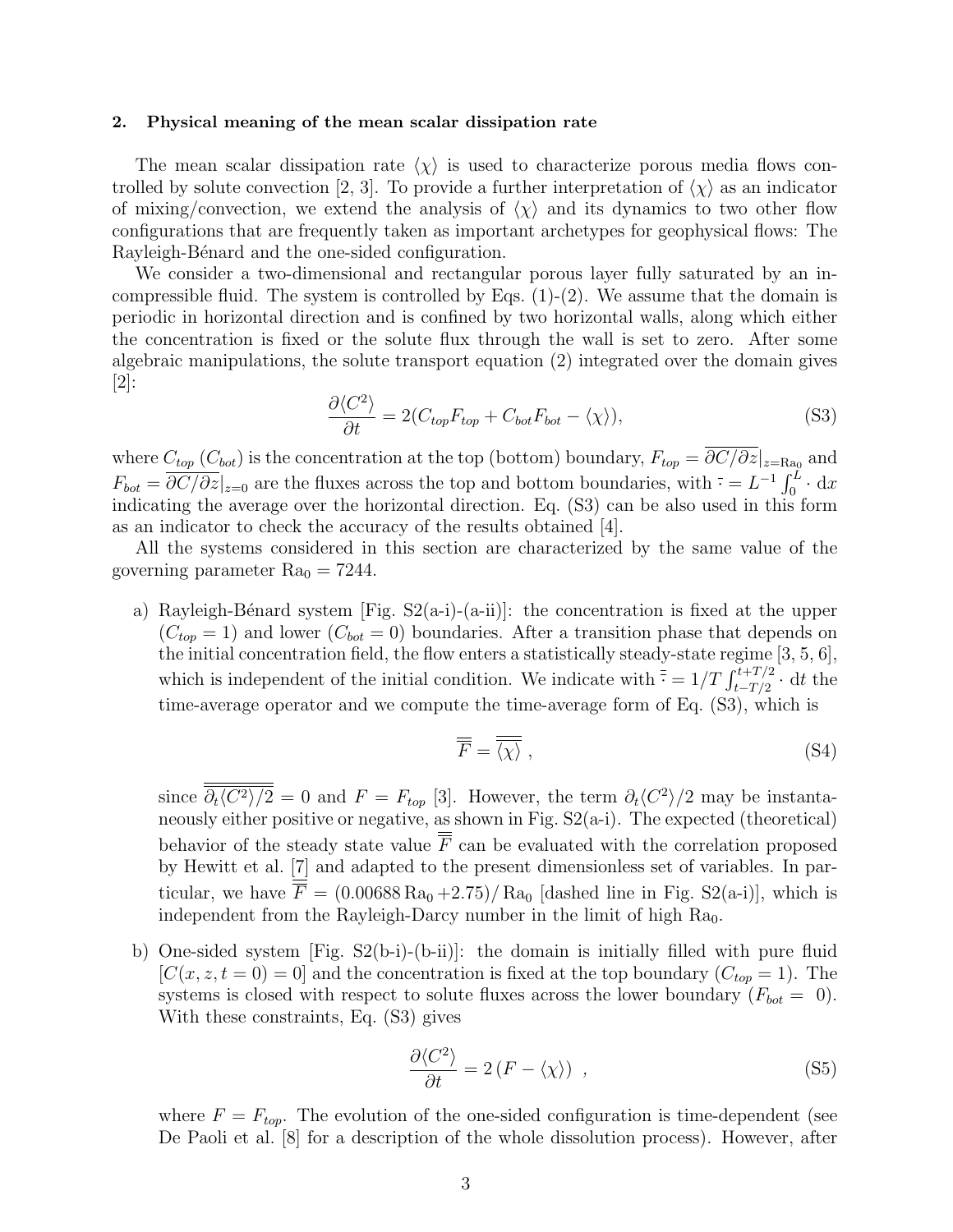

FIG. S2. Three different flow configurations are here considered: (a) Rayleigh-Bénard, (b) Onesided and (c) Rayleigh-Taylor. In all the three cases,  $Ra_0 = 7244$ . Left panels: evolution of the parameters  $\langle \chi \rangle$ , F and  $\partial_t \langle C^2 \rangle /2$ . Right panels: exemplar concentration fields taken at the times indicated by the blue arrows in panels (a-i), (b-i) and (c-i), during the convection-dominated regime. The expected value of  $F$  is also reported (dashed lines) in panels (a-i) and (b-i).

an initial diffusive regime, the dissolution rate  $F$  is nearly constant  $[7-11]$  and equal to approximately 0.017 [dashed line in Fig. S2(b-i)]. A similar behavior of  $\langle \chi \rangle$  is observed in the instance of a Rayleigh-Taylor system characterized by a non-monotonic densityconcentration profile [2, 12].

c) Rayleigh-Taylor system [Fig. S2(c-i)-(c-ii)]: the boundaries are impermeable with respect to solute fluxes  $(F_{top} = F_{bot} = 0)$ . The concentration field is initialized with an unstable density profile in which  $C(x, z > \text{Ra}_0/2, t = 0) = 1$   $[C(x, z < \text{Ra}_0/2, t = 0, t = 0, t = 0]$  $(0) = 0$  in the upper [lower] half of the domain. Therefore, Eq. (S3) gives

$$
\frac{\partial \langle C^2 \rangle}{\partial t} = -2 \langle \chi \rangle. \tag{S6}
$$

After an initial phase in which diffusion dominates, fingers form and merge [1]. Then, a convection-dominated regime occurs, and  $\langle \chi \rangle$  is observed to grow. After impingement of the fingers on the boundaries, the mean scalar dissipation rate decreases due to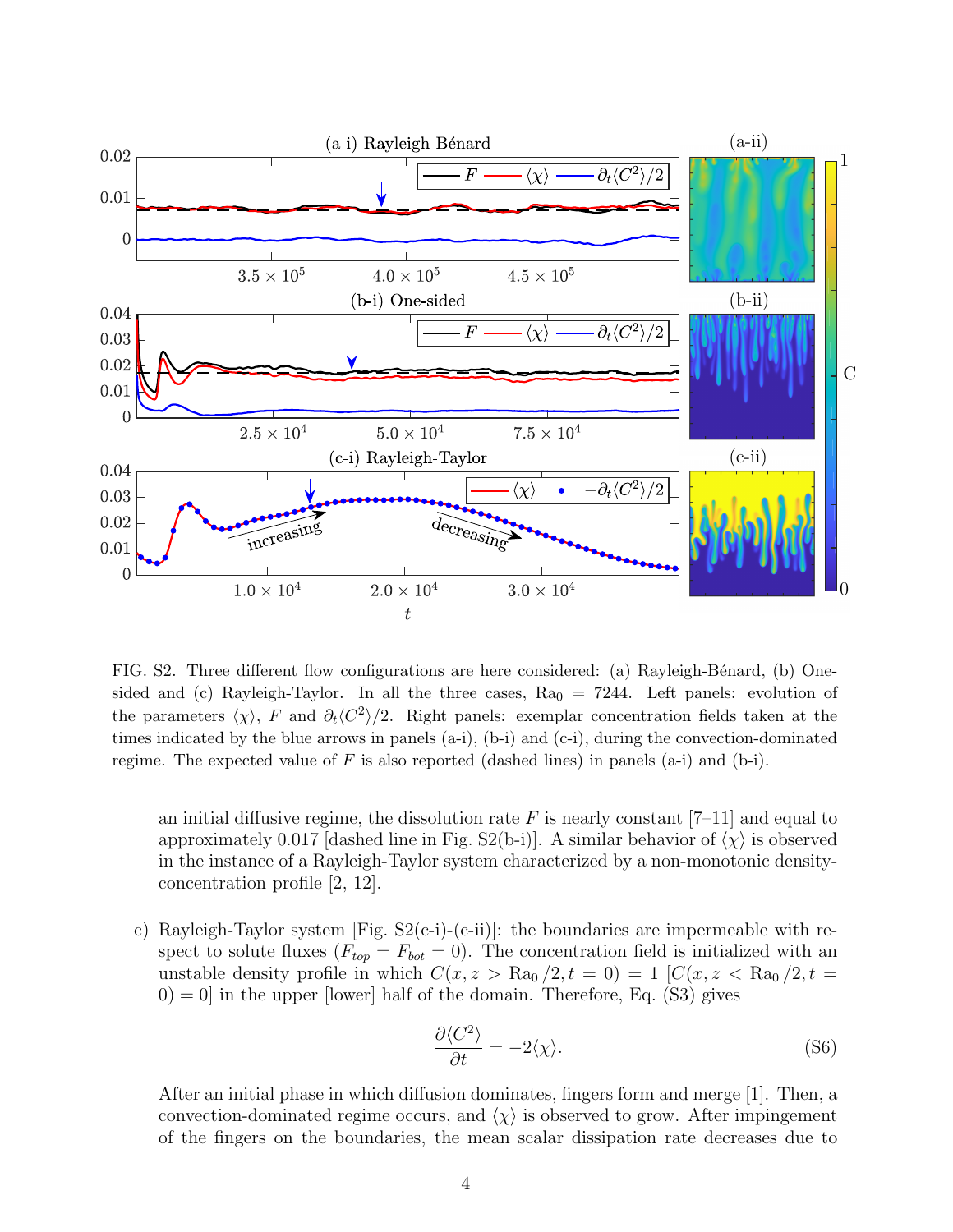the reduction of the local concentration differences induced by the saturation of the domain.

We observe that a regime in which the flow is dominated by convection exists in these three configurations. However, some differences occur: while in cases a) and b)  $\langle \chi \rangle$  is statistically constant and slightly decreasing respectively, in case c) a growth of  $\langle \chi \rangle$  is observed. This increase is only arrested when the fingers reach the boundaries of the domain.

## 3. Caption for "Movie S1"

Time-dependent evolution of a system characterized by Rayleigh-Darcy number  $Ra_0 =$ 12023 and amplitude of the initial perturbation  $\mathcal{O}(\varepsilon) = 10^{-5}$ . (a) Concentration distribution with explicit indication of the finger extension (mixing length, red dashed lines). (b) Horizontally-averaged concentration profile. (c) Time dependent evolution of  $\mathcal{M}(t)$ .

## 4. Caption for "Movie S2"

Time-dependent evolution of a system characterized by Rayleigh-Darcy number  $Ra_0 =$ 12023 and amplitude of the initial perturbation  $\mathcal{O}(\varepsilon) = 10^{-5}$ . (a) Scalar dissipation rate distribution. (b) Horizontally-averaged scalar dissipation rate profile. (c) Time-dependent evolution of  $\langle \chi(t) \rangle$ .

## 5. Caption for "Movie S3"

Time-dependent evolution of a system characterized by Rayleigh-Darcy number  $Ra_0 =$ 12023 and amplitude of the initial perturbation  $\mathcal{O}(\varepsilon) = 10^{-5}$ . (a) Scalar dissipation rate distribution. (b) Power spectrum computed along the centerline. (c) Time-dependent evolution of mean wavenumber.

- [1] M. De Paoli, F. Zonta, and A. Soldati. Rayleigh-Taylor convective dissolution in confined porous media. Phys. Rev. Fluids, 4:023502, Feb 2019.
- [2] J. J. Hidalgo, J. Fe, L. Cueto-Felgueroso, and R. Juanes. Scaling of convective mixing in porous media. Phys. Rev. Lett., 109(26):264503, 2012.
- [3] J. Otero, L. A. Dontcheva, H. Johnston, R. A. Worthing, A. Kurganov, G. Petrova, and C. R. Doering. High-Rayleigh number convection in a fluid-saturated porous layer. J. Fluid Mech., 500:263–281, 2004.
- [4] T. Le Borgne, M. Dentz, D. Bolster, J. Carrera, J. R. De Dreuzy, and P. Davy. Non-fickian mixing: Temporal evolution of the scalar dissipation rate in heterogeneous porous media. Adv. Water Resour., 33(12):1468–1475, 2010.
- [5] D. R. Hewitt, J. A. Neufeld, and J. R. Lister. Ultimate regime of high Rayleigh number convection in a porous medium. Phys. Rev. Lett., 108(22):224503, 2012.